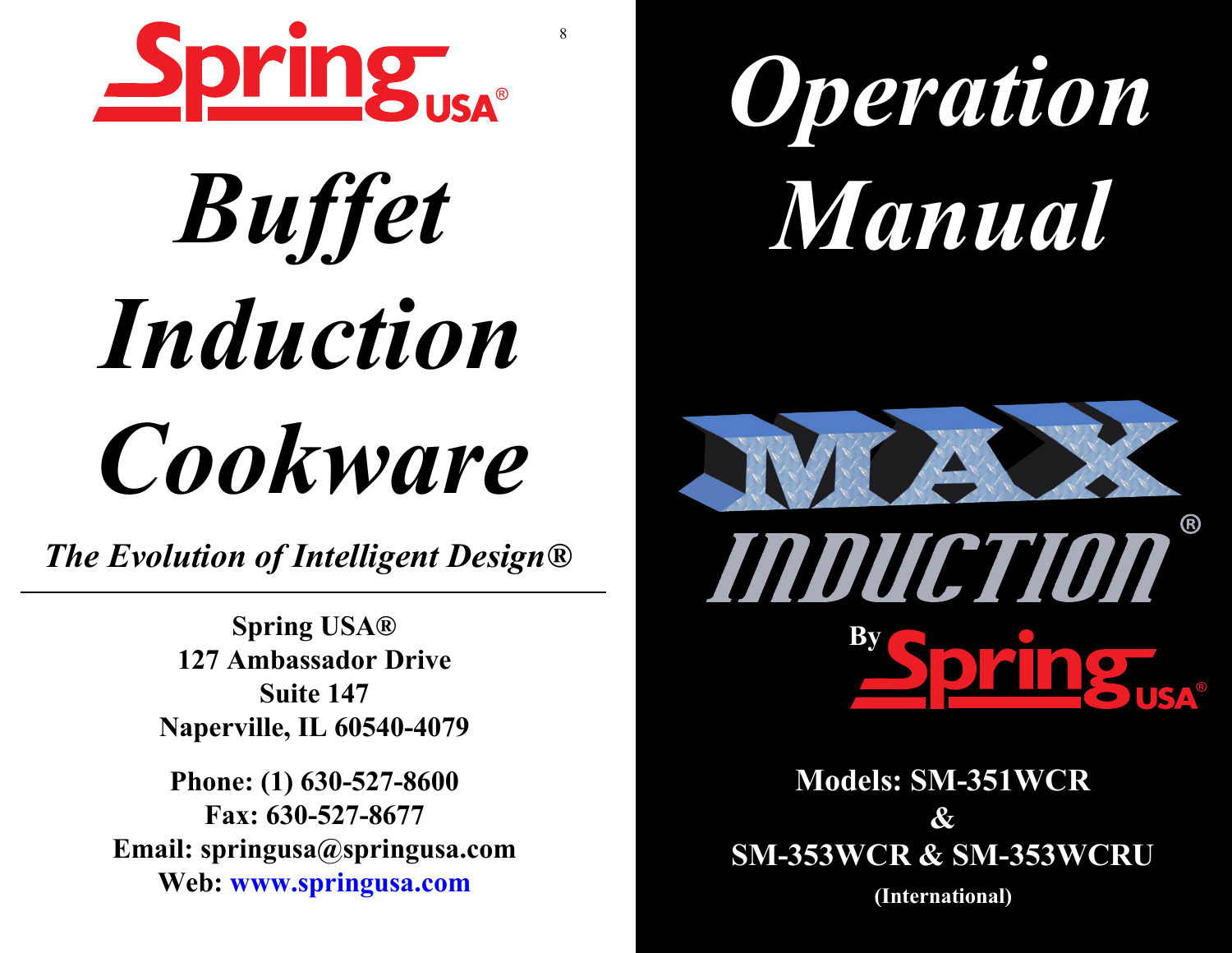## *Before You Begin:*

Read the following instructions in their entirety.

Use proper cookware. See specifications, below.

Check your ventilation. Your MAX Induction® Wok Range must have the proper ventilation in order to operate correctly. There must be at least 4" of space available around your induction range.

Ensure that you have dedicated power to the installed location. Verify the electrical requirements for your specific model induction range, as shown on Page 4.

# *Suitable Cookware:*

Your MAX Induction® Wok Range requires the use of induction-ready Wok Pans.

For optimal heating and performance the induction woks shown below should be used. The hemispherical shape of these Wok Pans are specifically matched to the radius of the range glass and induction coil inside the induction range.

Alternative wok pans may heat on the range, but optimal performance will be achieved by using the pans designed specifically for this system.

The following Spring USA components are recommended for use with the MAX Induction® Wok Range.



**Vulcano 32 cm Non-Stick Wok Pan** 4 Qt (130 oz) Item # 8217-60/32



 **Primo! 34 cm Wok Pan** 7.3 Qt (232 oz) Item  $\#$  8217-60/34

# <sup>2</sup> Mounting of the Control Panel:

2



To install the control panel, use the template provided. Please the template on a plane or panel, perpendicular to the Wok Range, centering it to the range whenever possible. Once you have cut the opening, insert the control panel. Using the bracket provided, secure the control panel into place. Connect the control box cable to the induction range.

# *Maintaining Your MAX Induction® Range:*

Never touch the glass plate immediately after cooking. The surface of the cooktop may remain hot due to the heat transferred from the cookware.

Do not damage the glass surface of the induction range. If the glass plate is broken, turn the unit off and unplug it immediately. Call Spring USA at (1) 630-527-8600 for service or warranty. Be sure to have your Model # and Serial Number available when you contact our office or when completing the service form on the website.

To clean your MAX Induction® Range, unplug the unit from its power source. Wipe the unit down with a sponge or cloth with a mild dishwashing liquid. Dry with a clean, soft cloth. Do not immerse the induction range directly in water for cleaning – this will damage the unit.

Remember to clean the vent located on the underside and at the back of the unit. Inspect the mesh air filter on the underside of the induction range, each day. If it is soiled, remove the filter and wash it with dish washing detergent. Dry and replace before operating the induction range.

Keep your induction range away from other ovens or stoves. If the surrounding temperature is hot, your induction range may stop heating.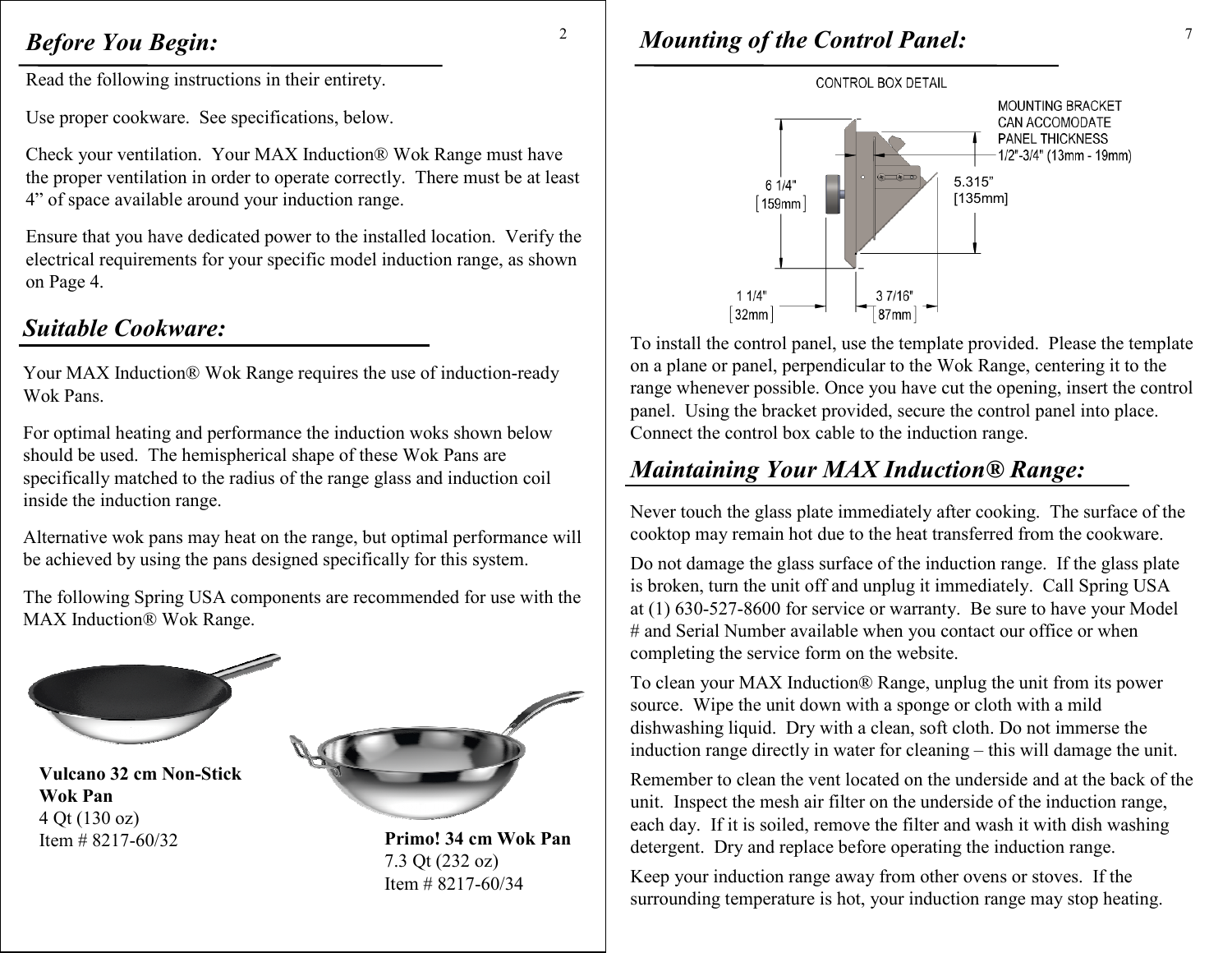## *Safety Precautions:*

4

Plug the power cord into a dedicated circuit. *Note:* Nothing else should be <sup>p</sup>lugged into this circuit. Each MAX Induction® Range must have its own, sufficient power supply as outlined below. Once you have plugged the unit in, it will beep, and an 'EO' code will appear in the display window.

## *To Begin:*

Turn the unit on. An 'EO' code will appear next in the digital window, indicating the induction range is searching for cookware.

Turn the knob clockwise to turn the unit on. Your MAX Induction® range will always start out in the "Cook" mode. "Cook" is the default mode.

Place suitable cookware within the circle on top of the MAX Induction®Range.

### *Select either the "Cook" Mode or the "Temp" Mode.*

In "Cook" mode, turn the dial clockwise. The LED will display cook power levels of 1 thru 20.

In "Temp" mode, turn the dial clockwise. The LED will display temperature levels from 110° to 400° fahrenheit (43° to 204° celsius).

Turn the knob clockwise to set the power level or temperature.

To shut the induction range off, turn the knob counter clockwise until you hear the unit 'click' and turn off.

# *Specifications:*

| Model #    | <b>Voltage / Amps</b>      | <b>Peak Power</b>       | <b>Plug Type</b>          |
|------------|----------------------------|-------------------------|---------------------------|
| SM-351WCR  | 208-220 Volts / 15<br>Amps | 3500 Watts $\sim$ 60 Hz | NEMA 6-20P<br>6' Cord     |
| SM-353WCR  | 220-240 Volts / 15<br>Amps | 3500 Watts $\sim$ 50 Hz | CEE 7/7 16A<br>1.8 m Cord |
| SM-353WCRU | 220-240 Volts / 15<br>Amps | 3000 Watts $\sim$ 50 Hz | CEE 7/7 16A<br>1.8 m Cord |

All International Ranges ship with a CEE 7/7 16A plug. International plugs must be changed to match the national standard, based on country requirement.

# <sup>4</sup> *Induction Range Error Codes:* 5

| Error          | Cause                                                                                                                      | <b>Solution</b>                                                                                                                                                                             |
|----------------|----------------------------------------------------------------------------------------------------------------------------|---------------------------------------------------------------------------------------------------------------------------------------------------------------------------------------------|
| E0             | Induction range does not sense<br>induction-ready cookware has<br>been placed on the glass surface                         | Place an induction ready pan on<br>the range.                                                                                                                                               |
| E1             | Range has overheated due to<br>blocked ventilation and has shut<br>down the range.                                         | Clear vents, let range cool down,<br>then restart. If error message<br>continues, your range needs to be<br>serviced.                                                                       |
| E2             | The range has overheated.                                                                                                  | Remove the cookware from the<br>range and let the range cool. Make<br>sure the vents are clear. Verify you<br>are using induction-ready<br>cookware. Once the range has<br>cooled, restart. |
| E <sub>3</sub> | Range will not turn on. Range is<br>experiencing temporary voltage<br>overload or is not on its own,<br>dedicated circuit. | Review your dedicated power<br>requirements. Each range must<br>operate with the power required on<br>Page 4.                                                                               |

Actual range temperatures may vary due to a number of variables, such as ambient temperature in the immediate surrounding area, content and volume of food being heated or cooked, and whether or not you are using a cover on the cookware.

Never attempt to service any part of your MAX Induction® Range on your own. Contact our Service Department by calling (1) 630-527- 8600. Attempting to service your Induction Range on your own, or through an unauthorized repair facility automatically voids yourwarranty. For service forms, visit the Spring USA website.

### **For Limited Warranty Information, visit www.springusa.com**

#### *Note:*

 This equipment uses, generates and can radiate radio frequency energy. If not installed correctly and used in accordance with the instructions, may cause harmful interference to radio communications. Users or guests with Pacemakers should contact their health care professional prior to using this product.



**www.springusa.com (1) 630-527-8600**